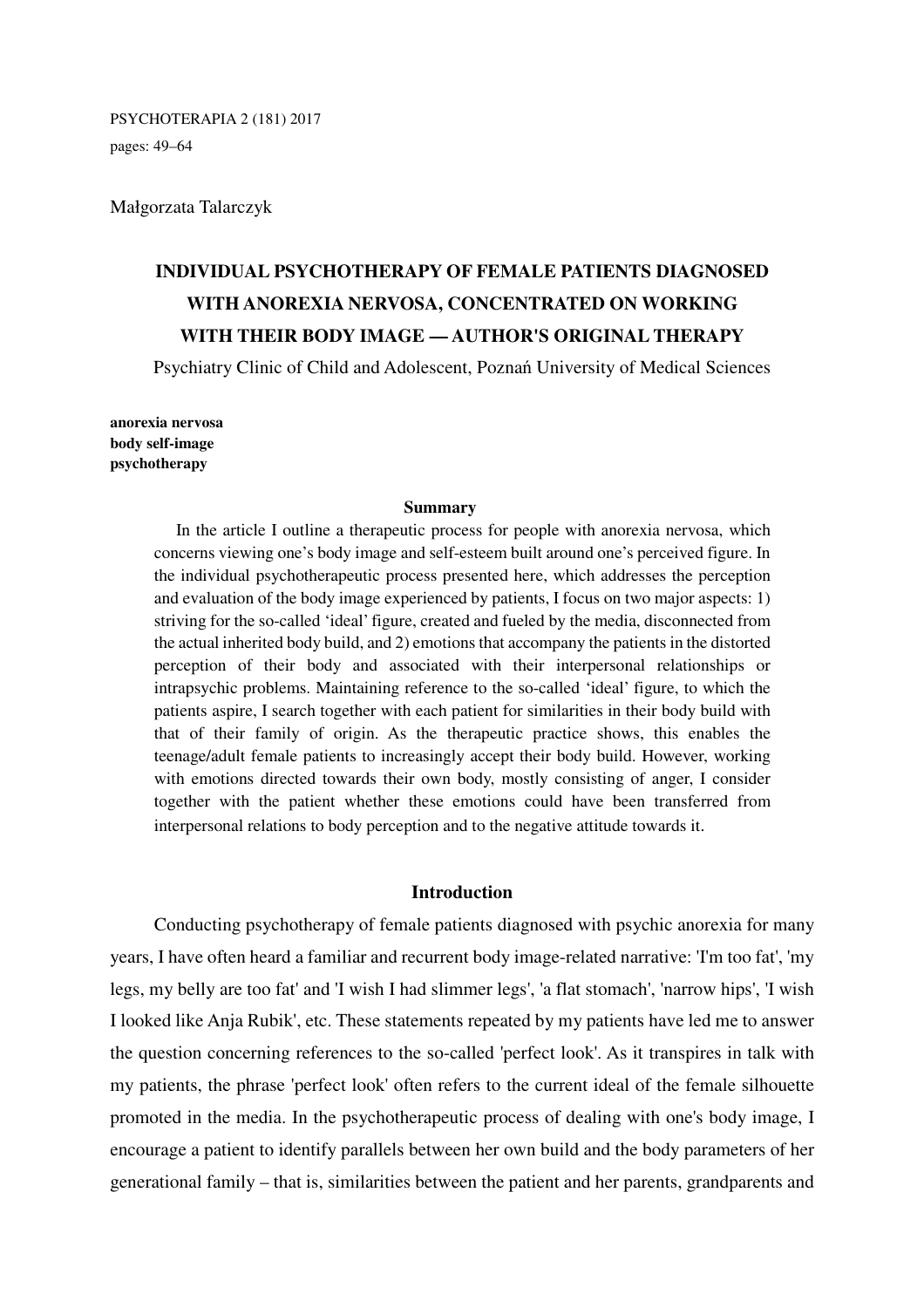the extended family. I claim that the generational perspective on one's body image can constitute some kind of reference to the transgenerational approach which I also adopt in family therapy [1].

As individual psychotherapeutic sessions with anorexia nervosa patients show, distorted body image can occur with varying degrees of severity. Patients then report hours or days when they do not perceive their bodies in a distorted way. These accounts have inspired me to uncover factors which could influence distorted body image. In the context of the psychotherapeutic process, I seek to identify with the patient intrapsychic and interpersonal factors which accompany a body image distortion. As regards the emotional sphere of body image, I consider not so much the patient's emotional attitude to her own body, viewed as primordial, as the displacement of emotions, in particular anger, from interpersonal relations, or intrapsychic frustration (e.g., dissatisfaction with school marks) onto herself/her own body image. In this article, I provide insights into conducting psychotherapy focused on distorted body image in patients suffering from anorexia nervosa. To better illustrate my clinical work, I use transcribed fragments of a psychotherapeutic process taken from therapy sessions with one of my female patients.

#### **Anorexia nervosa**

According to the latest versions of the International Classification of Diseases (ICD) and the DSM-5 published by the American Psychiatric Association, anorexia nervosa (anorexia, AN) is classified into a group of eating disorders [2]. Its global prevalence rates vary between 0.51 % (rigorously diagnosed anorexia nervosa) to 3.7% (borderline cases). The incidence of anorexia in patients aged 15-29 is 19 per 100 000 women and 2 per 100 000 men. First symptoms of anorexia can most often occur at the age of 14-18 years. An upward trend in the incidence of anorexia nervosa has been observed in the last 40 years. In the USA -research has shown an increase from 3 cases per 100 000 persons in 1965 to 17 cases per 100 000 persons in 1991. A similar tendency has also been observed in Europe. The causes of this increase remain equivocal. Researchers stress the increase in the number of individuals requiring psychiatric help in childhood and adolescence, which, inter alia, can be related to insufficient support from family and school, as well as the increasingly rapid pace of life [3]. The basis for the classification of psychic anorexia is a clinic-descriptive criterion. Multiple factors, including biological, personality, familial and socio-cultural, are thought to contribute to anorexia [4].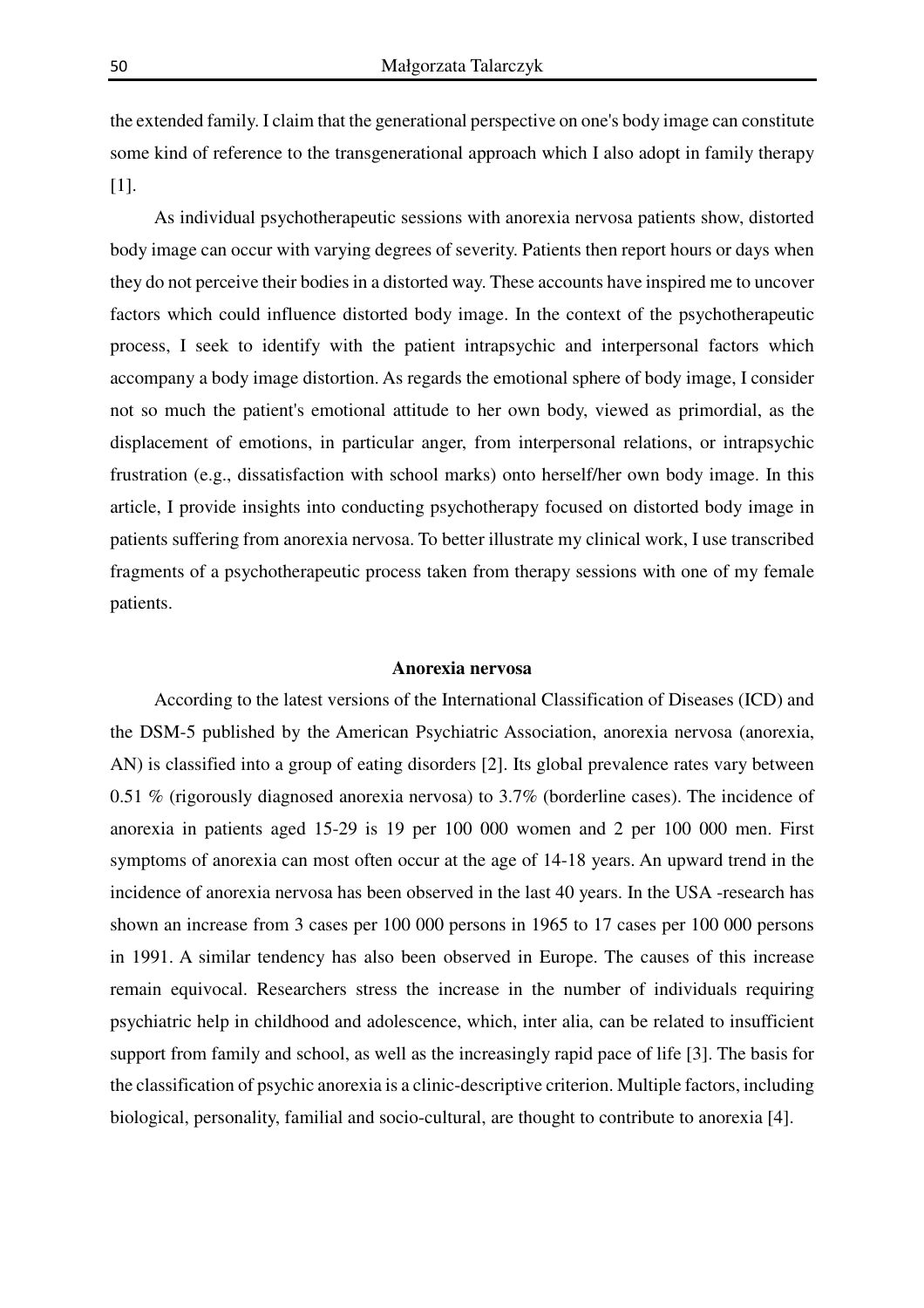### **Body image**

In contemporary clinical psychology, the experience of one's own body is considered in terms of body schema, body self, body image and body concept [5]. In the context of body experience, one distinguishes body schema and body image. According to Bielefed [after: 5], body schema is composed of body orientation, i.e. surface body orientation and internal body orientation, body size estimation, i.e. the estimation of body size and the space which one's body occupies in public space, and body knowledge, i.e. knowledge concerning one's build and body parts. In turn, for Bielefed, body image encompasses body awareness, that is, the mental representation of one's body or one's body parts, body boundary, i.e. the experience of separating one's own body from the outer world, as well as body attitude, i.e. one's attitude to the body, including one's satisfaction/dissatisfaction with the body [after: 5]. According to Cash [6], body image consists of body schema and body attitude. In his words, body schema denotes a cognitive representation of body knowledge. On the other hand, body attitude relates to the level of satisfaction with the body as well as body-related cognitive, emotional and behavioural contributions towards one's overall self-satisfaction. Rabe-Jabłońska and Dunajska [7, 8] also stress the multidimensional nature of body image, distinguishing a perceptual component as well as an body-related emotional stances, thoughts and attitudes, as well as body estimation which in turn shape perception. The authors claim that body image is also determined by a degree of convergence/divergence between ideal body image and objective conditions. For them, body-related intrapsychic and interpersonal experiences create an inner picture of body image, determine body attitudes and in consequence one's self-assessment. The claims and their assumptions discussed above do not contradict but complement one another. Bielefeld [after: 5] distinguishes: body schema [based on cognitive processes (body orientation, body knowledge)) and body image (referring to both cognitive (body awareness, mental representation of the body) and emotional processes (body attitude)]. In turn, Cash's [6] theorization of body image includes both cognitive (body schema) and emotional processes (body attitude, the degree of satisfaction).

Rabe-Jabłońska and Dunajska [7] also consider a perceptual and emotional dimension in their understanding of body image. Additionally, the researchers postulate their interdependence and the modulating influence of perception on one's self-assessment, and vice versa. The in-depth analysis of various conceptualizations of body image can be found in Brytek-Matera and Rybicka-Klimczyk's monograph entitled 'Wizerunek ciała w anoreksji i bulimii psychicznej ['Body image in anorexia and psychic bulimia']' [5].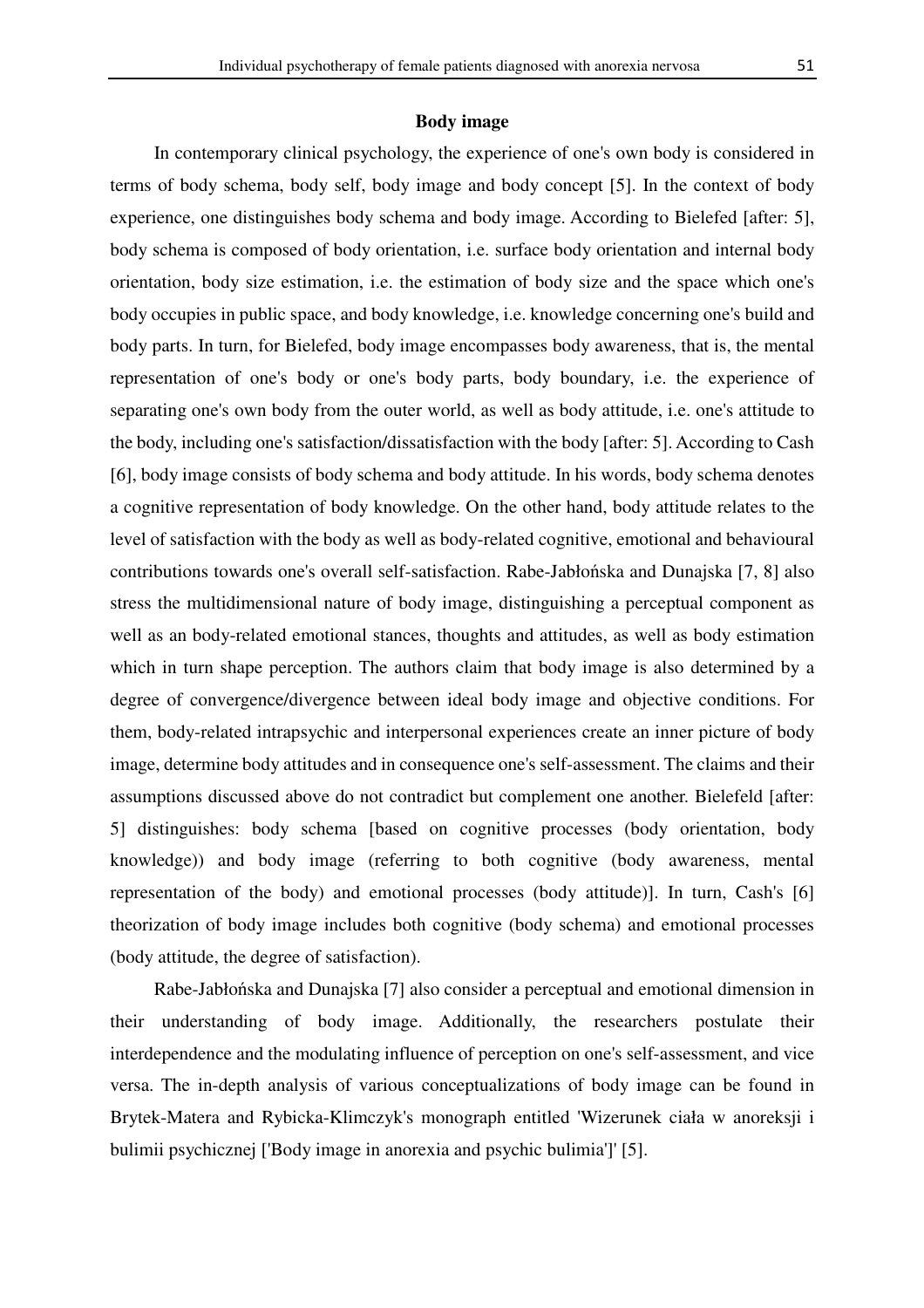## **Body image in female patients with a diagnosis of anorexia nervosa**

The development of body image in patients suffering from anorexia nervosa can be considered through various lenses, inter alia, biological – related to thought disorder – cognitive-behavioural, psychoanalytic as well as socio-cultural, and social constructionist.

The biological perspective  $-$  in the context of cognitive processes  $$ foregrounds false beliefs concerning one's body image. Psychic anorexia patients – despite significant underweight – are strongly convinced of their overweight or even obesity. It is their overriding objective to maintain slim body shape. They are often diagnosed with a disorder of thought content. Depending on one's retained insight, disorders of thought content occur in various degrees of severity, and can be arranged along the following continuum: obsessions, overvalued thoughts and delusions [9]. As Pytlińska [9] claims, thoughts about physical appearance and their accompanying emotions are frequently obsessive: patients report a subjective sense of compulsive symptoms, simultaneously keeping a critical distance to the content of the obsession. However, it often happens that this critical distance is shortened, and patients partially or completely accept the irrational content of their obsession. Their thinking is then entirely fixated on the issue of overweight and ways of reducing body weight. Most patients are of the conviction that they are 'too fat', which can be classified as overvalued thinking. On the other hand, behaviours whereby patients strongly believe in their overweight, despite unequivocal evidence to the contrary, in particular when this belief is life-threatening, can be considered delusions since these individuals are unable to rationally assess their thoughts [9, 10]. In the context of anorexia, the occurrence of disorders of thought content in the form of delusions has been scientifically proven, for instance, by Powers et al., [after: 9], who measure psychopathology in patients with anorexia nervosa, with the use of the PANNS scale [9]. Having eliminated schizophrenia, schizoaffective disorder and bipolar disorder in their research participants, Powers et al. observe high symptom intensity on the subscale for thought disorder and on the subscale for delusions. The researchers point out that such escalation of disorder of thought content in schizophrenia patients would qualify them for pharmacotherapy [9, 11]. In his research, drawing on the BABS scale **(**Brown Beliefs Assessment Scale), Ciesielski [10] measures disorders of thought content in anorexia patients. He analyzes the frequency and severity of irrational beliefs about body image. The results show that 56.7% of the patients demonstrate abnormal thinking in the form of overvalued ideas, and 2.1% of the patients exhibit a disorder of thought content in the form of somatic delusions [10, 11].

Steinglass J. et al. [12] also apply the BABS scale to measure the dominant beliefs of female anorexia patients which mostly concern body image and eating attitudes. The results reveal that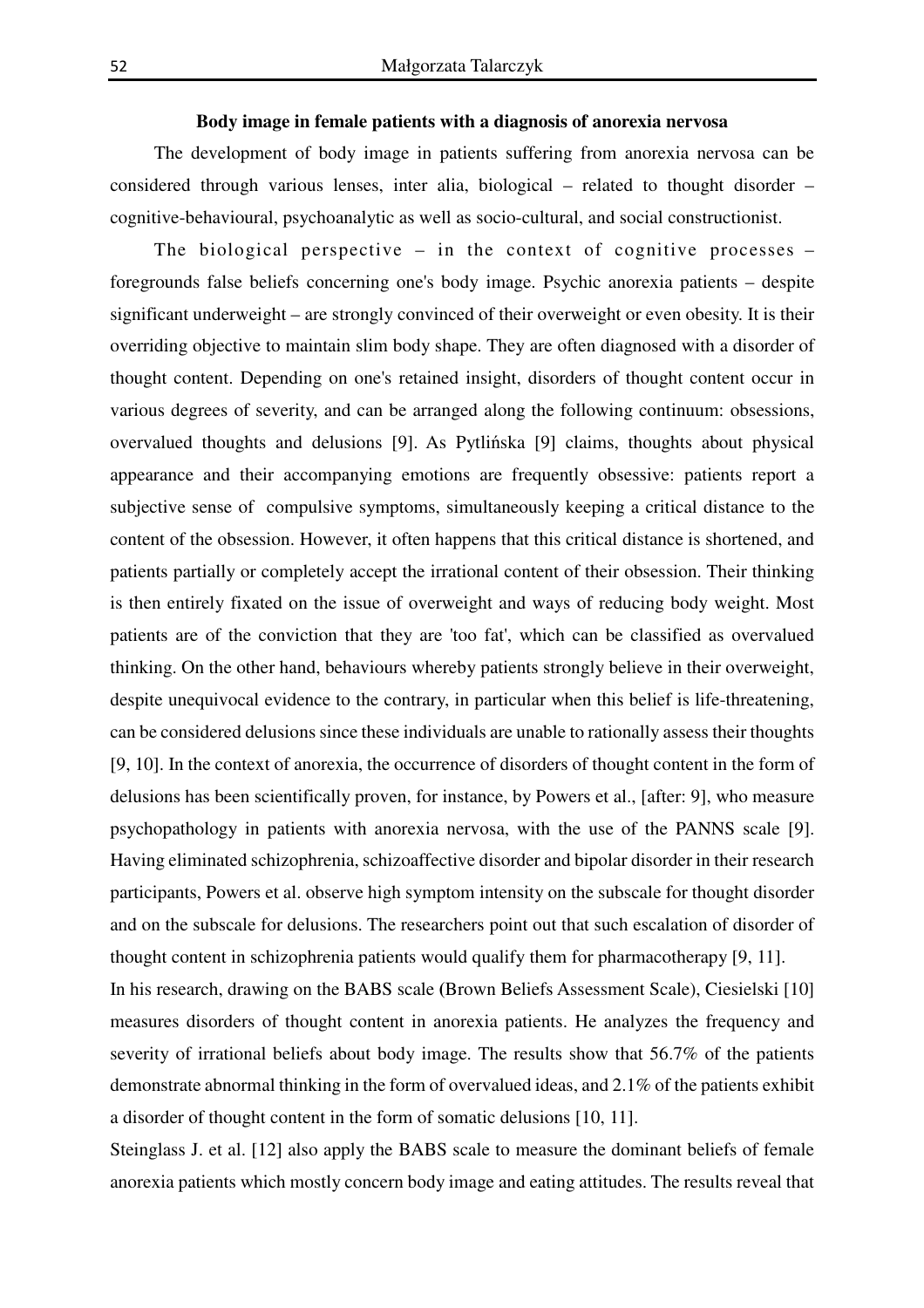for 20% of the research participants, their beliefs reach the level of delusions [9, 12]. Clinical observations of the progression of anorexia nervosa point to a connection between the severity of disorder of thought content related to body image, and the severity of other symptoms of anorexia nervosa, which negatively affects treatment results and a medical prognosis [9]. Probst, Vandereycken and Van Coppenolle develop the BAT (Body Attitude Test) [12, 13], which measures one's subjective body experience and body attitude. It includes 20 items describing the severity of specific symptoms to be scored on a 6-point scale. 3 major subscales can be discerned: 1) negative body size appreciation, 2) body unfamiliarity, 3) body dissatisfaction. Probst and associates' research clearly identities statistically significant (p < 0.001) correlations between the cognitive component (irrational beliefs (BABS)), and the affective component (affective attitude (BAT)) of body image [14, 15]. According to many researchers, false beliefs, such as 'I'm too fat', co-exist with a negative emotional attitude to one's physical appearance [10, 14, 15]. Probst [15] distinguishes three types of body dissatisfaction caused by negative body experience as a consequence of perceived discrepancy between real and ideal body image in an anorexia nervosa population: 1) patients are dissatisfied with their body size and yearn to lose even more weight (negation of the objectively emaciated body), 2) patients are satisfied with their body size and do not intend to change it (resistance to weight gain), 3) patients are aware of their thinness and yearn to gain weight (expressed in various degrees of insight) [10, 14, 15]. In the light of irrational beliefs about body image discussed above such as overvalued thoughts or a disorder of thought content in the form of somatic delusions, work focused on the body can also entail the danger of undue concentration and fixation on the body, As a consequence, it can reinforce thought disorders as well as the negative assessment of one's body and one's self.

In the cognitive-behavioural perspective, an important factor in the aetiopathogenesis of anorexia nervosa is body image. According to Cash [6], body image is a cognitive representation of knowledge about one's body as well as body-related feelings. Cash forwards a cognitive-behavioural model of body image whereby body image is formed by two groups of factors: historic-developmental and mediating. The former include hitherto operative experiences, thoughts and actions related to the body, including interpersonal experiences, eating habits, features of one's physique and body weight (BMI), as well as an individual's selfesteem. Mediating factors refer to thoughts, interpretations and emotions related to the body as well as behavioural strategies of self-regulation [5, 6]. In the context of cognitive behaviourism, Williamson et al. [16] develop a cognitive model of body image whereby they postulate that body shape and body size, as a cognitive schema, are shaped by an individual's idiosyncratic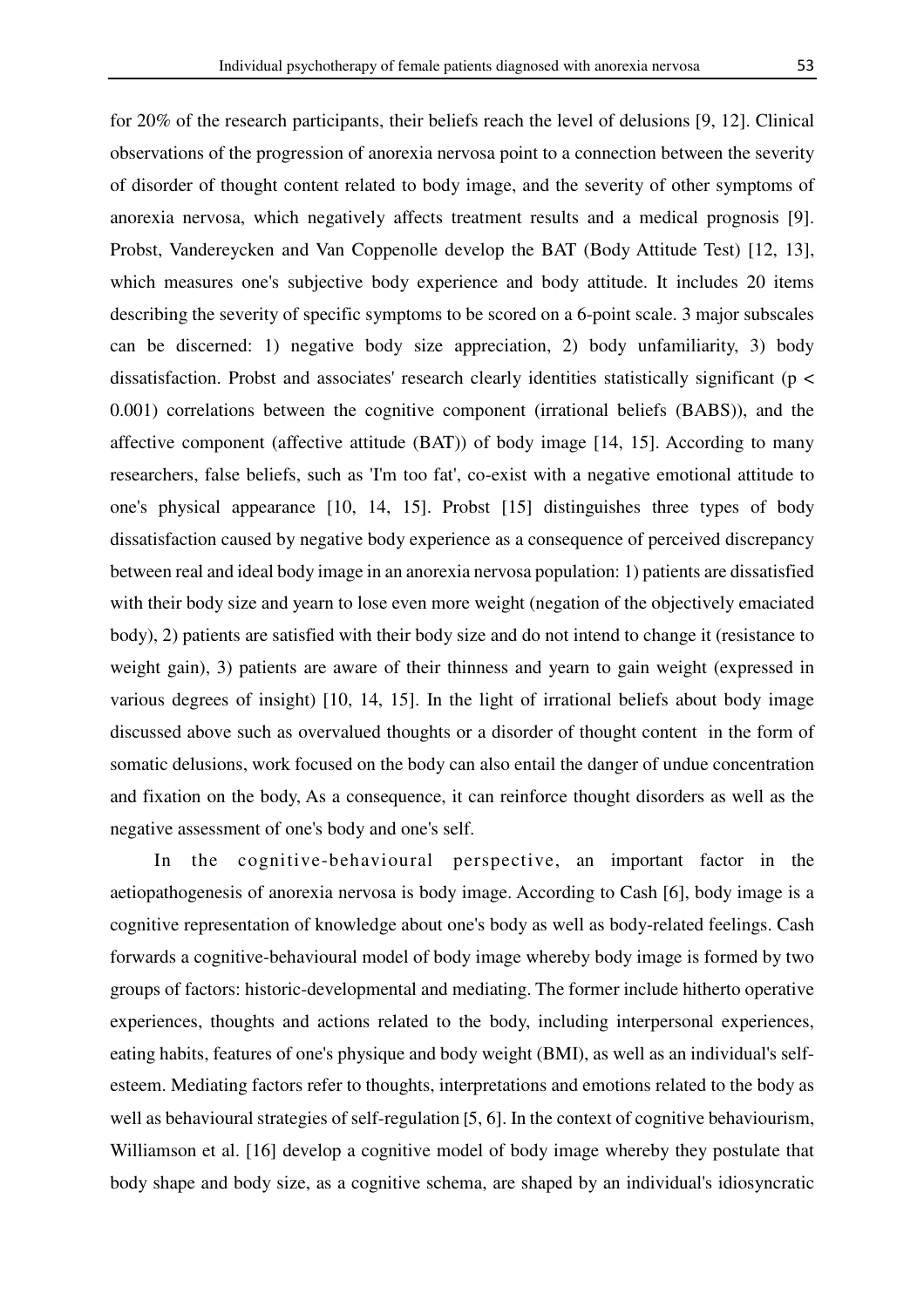features, the type of external stimulation, cognitive processes (including cognitive errors) and emotions. The researchers observe a feedback relation between the cognitive representation of the body and emotions. What is postulated here is that individuals with a negative cognitive representation of their physical appearance can demonstrate negative emotions. In turn, one's bad mood can activate an unsatisfactory schema of body image. This can further contribute to one's low mood, thereby exacerbating the body image distortions [5, 16].

In psychoanalysis, researchers point to the mother-child relation in early childhood as the basis for body self which constitutes the first image of the self to be created in one's consciousness. A mother's touch and sensory-proprioceptive stimulation help a new-born baby to create a primordial body schema and body boundaries. For Kreuger, the regulation of basic states, such as hunger/satiety, sleep/wakefulness, activity/rest, as well as basic needs, such as affiliation, bond, expression, exploration, takes place in a relationship with one's mother [17]. The progression of anorexia nervosa is thought to be significantly influenced by both body image distortions caused by the lack of integration of the body self and the psychological self, and by diffused body boundaries [17, 18]. As Bruch [19, 20] remarks, body image distortions in anorexia patients are related to perception disorder (domination of analysis over synthesis) and the cognitive interpretation of stimuli from the inner body – interceptive awareness. For Bruch, body image disturbance relates to the difficulties in the process of separation/individuation in the first three years of life. During this time, a child can be 'programmed' according to the mother's needs, which can be observed in that she does not sufficiently try to identify the child's own needs but views them through the lens of her needs. In such situations, the child cannot learn to recognize his/her own emotions and desires, feeling confused and helpless. As a consequence, he/she experiences difficulties in forming boundaries of body image and integrating the self [19, 20].

Socio-cultural context and the social constructionist perspective. The image of the perfect female body shape has been evolving along with historical changes. Accordingly, the thinking and understanding of as well as the attitude to eating disorders have been changing too. The historic-cultural preferences for particular female body shapes can be observed in literature and painting. In particular, female silhouettes captured in the latter enable one to compare various images of the female body across centuries. In the Renaissance, Titian's famous works of art depict curvy women who, according to the contemporary norms, would be considered overweight or even obese. Also, 'a Rubensque figure', a well-known and widely used phrase today, refers to the Baroque and Rubens's works, which portray women of ample figure [21, 22]. Conversely, later epochs, e.g., Rococo or the Belle Époque, presented a woman's body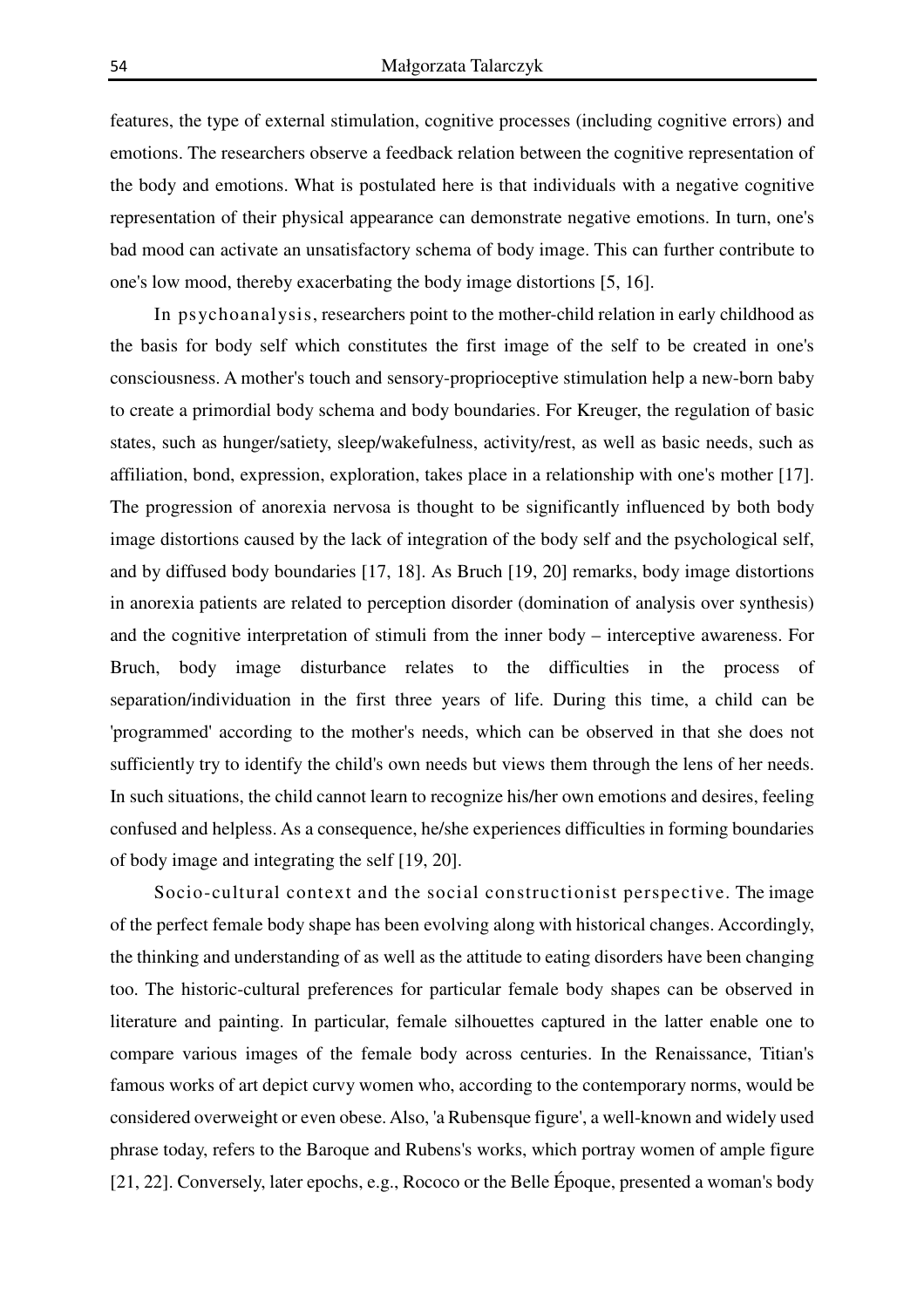as slimmer but retained its feminine shape and highlighted the waistline. In the 20<sup>th</sup> century, the perfect female body image was changing too [23]. The twenties promoted a very slender and skinny figure; the thirties and forties favoured a more curvy female body; in the fifties, fuller breasts and hips, and a highlighted waistline were desirable; finally, the body ideal of the sixties was a very slim silhouette. For Jablow [23], promoting the unfeminine body shape, also associated with helplessness and girl-like attributes, has contributed to a skinny figure becoming increasingly popular [23]. As a consequence of portraying this body ideal in the media (actresses, fashion models and celebrities), slenderness has become the standard symbolizing success, happiness and appeal.

In anorexia nervosa, body image-related socio-cultural factors can be approached through the lens of social constructionism. According to this perspective, the investigation of various phenomena should consider their temporal, spatial and social contexts. In line with social constructionism, all knowledge is social, that is, it is brought into being and sustained through agreement in social interaction. Knowledge also implies social behaviour: cultural factors stipulate whether particular behaviour can be treated as a disorder or not [19, 24–26].

Given that, the examination of anorexia nervosa from a social constructionist standpoint postulates that the interpretation of anorexic behaviour and the socially accepted norms for the female body depends on the cultural context and dominant discourse at a given time. Hence, not only is the social constructionist perspective attuned to the temporal context but also to spatial and social parameters, thereby showing that behaviour which is globally interpreted as a disorder can locally acquire a normative status. For instance, the aspired-for and widely promoted image of a very slim, or sometimes even emaciated body, accepted as the norm in certain local contexts (e.g. for fashion models or ballet dancers) can become a widely accepted social standard [27].

In my clinical practice, I observe the phenomenon of 'displacement' of various kinds of negative emotions and mental discomfort onto a person's body image. Against this backdrop, I put forward a hypothesis that patients with a diagnosis of psychic anorexia direct their frustrations at their body image and accumulate them in it. For example, a patient who is dissatisfied with her school marks or interpersonal relations, as if automatically, displaces these negative emotions onto the sphere of body image, which further intensifies the dissatisfaction with her build, body shape and weight.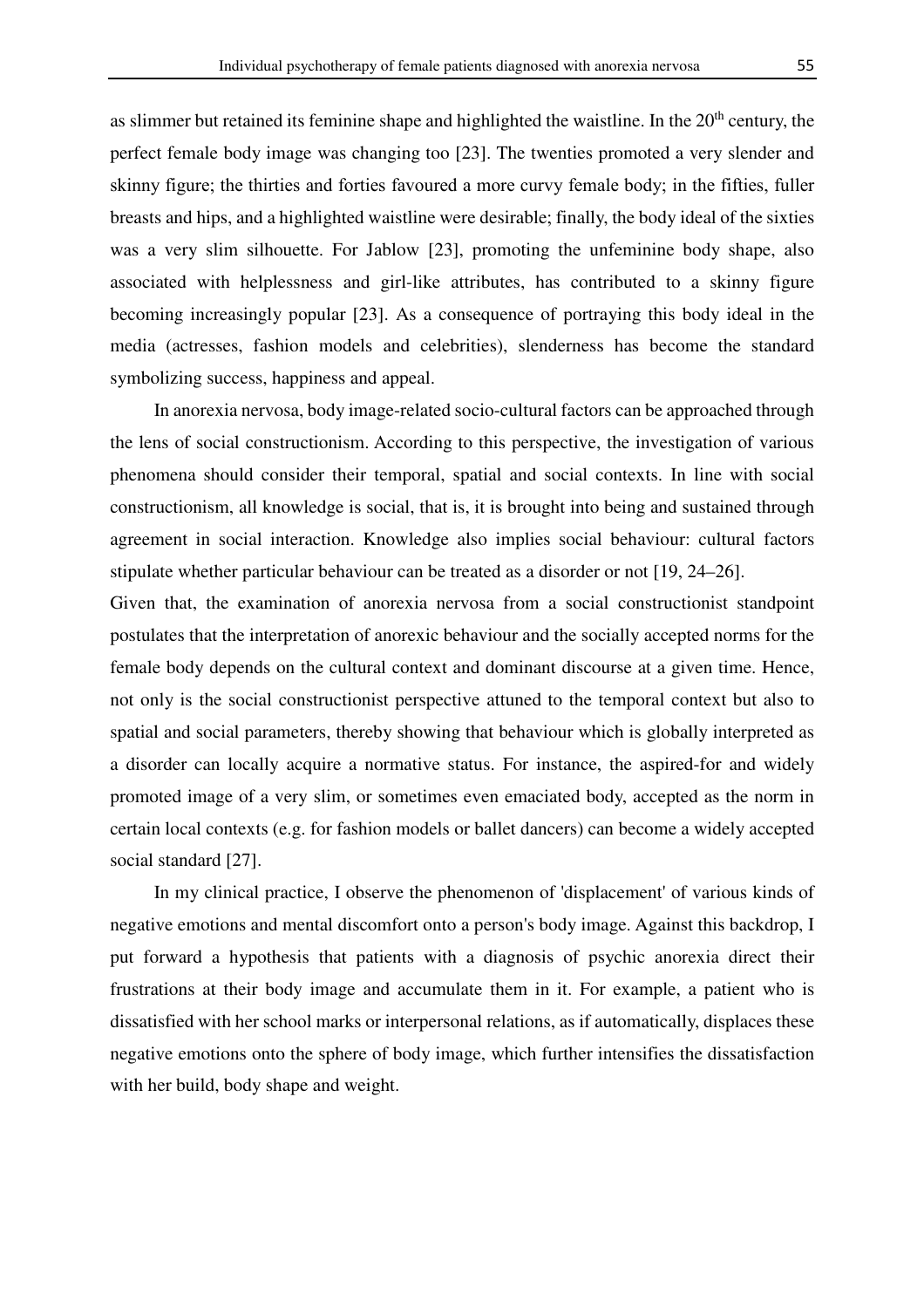## **Transcribed fragments of therapy concentrated on working with one's body image**

To illustrate my work in the context of individual therapy concentrated on working with body image, I use transcribed fragments of a psychotherapeutic process taken from therapy sessions with one of my female patients, Monica (aged 15). The patient's name and all personal details which could disclose her identity have been changed into fictive ones. The transcribed fragments are presented in the original version; no corrections have been introduced. The patient and her parents have given written informed consent to quote and publish the patient's contributions during individual therapy sessions in a scientific journal.

Context of referral – the patient was referred to therapy by the school psychologist who also gave her parents my contact details. Due to the patient being underage (15 years old), a consultation was arranged by the parents.

Context of therapeutic intervention – therapy sessions took place in my private consulting room. The first appointment, made by the parents by telephone, was attended by the patient and her parents. Before the referral to therapy, the patient was hospitalized due to fainting in the Pediatrics Department of a local hospital, and discharged with a diagnosis of anorexia nervosa. Data collected from an interview with the parents: Monica, aged 15, had been developing correctly since birth and had not had any medical condition (except for childhood diseases). She had been on a diet for 10 months before the appointment and had lost 17 kg. Her period had stopped. The patient's height: 173 cm; her weight during the first appointment: 46 kg (BMI: 15). Monica was a second grade middle school student. In terms of her physical appearance, she was well-groomed, although one could notice her tiredness and underweight. There were five people in the patient's family: mother, father, sister (aged 13) and brother (aged 10).

Psychotherapeutic contract  $-$  for the purpose of psychotherapy, as part of a nosological diagnosis and due to the patient's age, I discerned a need for individual work with the patient focused on, inter alia, the function of anorexia symptoms in her developmental period, and a need for work with the family, concentrated on both anorexia symptoms and their reduction, as well as on family relations. Hence, I recommended Monica and her parents individual and family therapy. I also recommended that these two different forms of therapy be conducted by either the same therapist or two different therapists. The parents and their daughter opted for one therapist to conduct both types of therapy. In my therapeutic work with children and adolescents, in certain cases, I decide to deliver individual and family therapy singlehandedly. I then draw on the multi-layered integrative model developed by L. Feldman, which postulates the relevance of intrapsychic and interpersonal processes to child and adolescent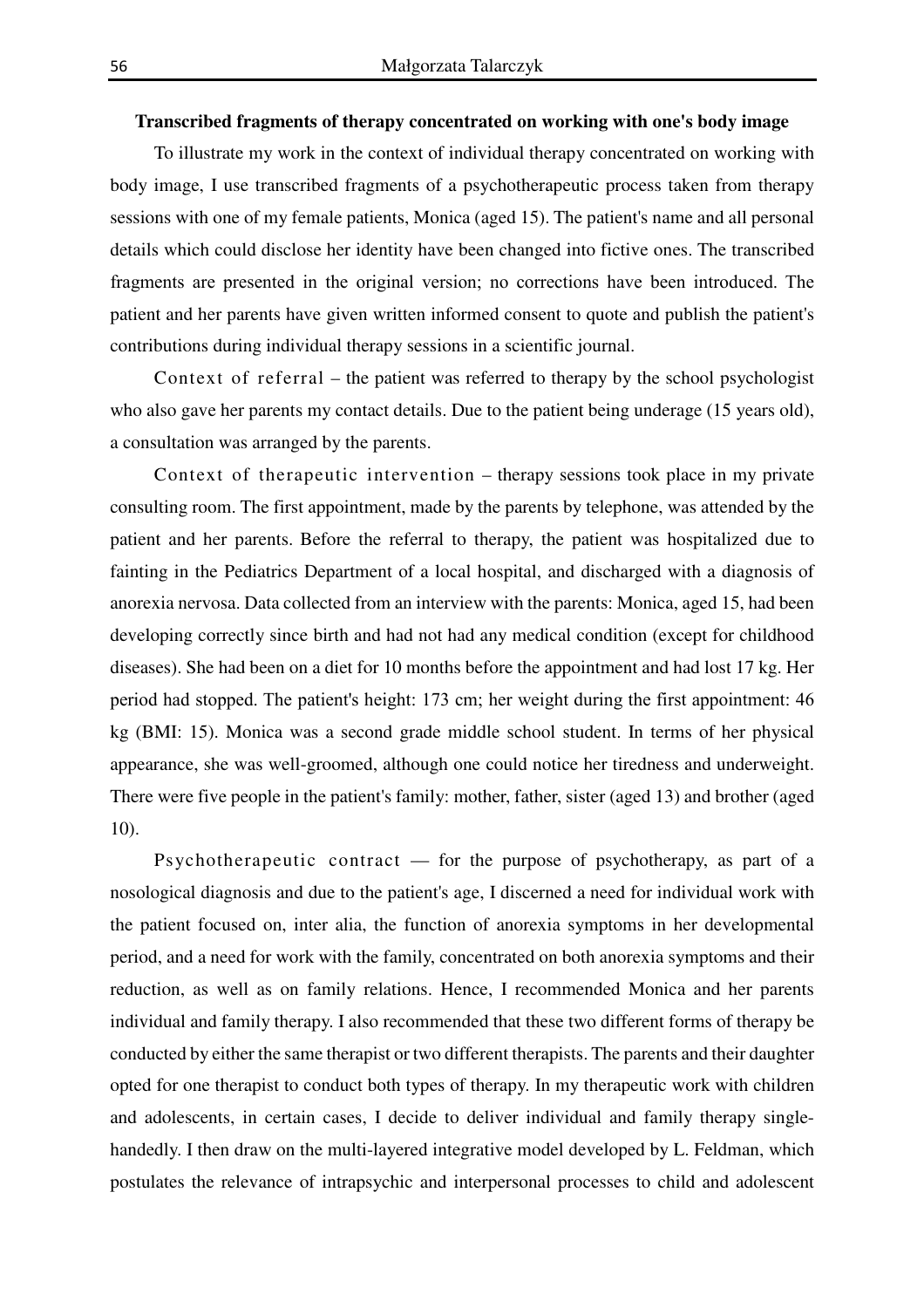therapy [28]. An in-depth account of why I integrate individual and family therapy in my clinical practice can be found in my article entitled 'Łączenie terapii indywidualnej i rodzinnej w zaburzeniach psychicznych dzieci i młodzieży w kontekście relacji terapeutycznej, dialogowego Ja oraz praktyki terapeutycznej ['Combining individual and family therapy of child and adolescent psychic disorders in light of therapeutic relation, the dialogical self and therapeutic practice']' [1], where I refer to the notion of therapeutic relation and the dialogical self, and consider the pros and cons of such an approach. Unfortunately, a more thorough discussion of these issues would be beyond the scope and topic of this article.

Together with the patient and her parents, I established the frequency of family and individual sessions which would take place alternately. Each of them would be held on a monthly basis. This meant that the patient would see the therapist every second week (first with the parents and then individually). I also recommended that the patient's siblings be co-present at appointments. According to the systemic paradigm, it is a standard practice to have family sessions once a month. However, the frequency of individual sessions was dictated by the financial resources of the patient's parents (therapy sessions were held in my private consulting room). During the psychotherapeutic intervention, the patient did not receive psychiatric treatment but remained under a psychiatrist's care.

After four individual and three family sessions, the therapy focused on work with body image. In the family therapy, I drew on the systemic paradigm, applying a few approaches, including structural, strategic and transgenerational perspectives. In turn, the individual therapy was tailored to the patient's age, and was informed by the cognitive-behavioural paradigm as well as a narrative approach, in particular in the context of work dealing with issues related to the perception of one's body image, the pros and cons of the eating disorder, the subjective sense of control, the sense of freedom and the substitute gratification provided by the disorder. Below I present transcribed fragments of two therapy sessions during which I was helping the patient to process issues related to her body image. A more comprehensive description of therapeutic work with an anorexia nervosa patient, informed by the integrative insights of individual and family therapy, is currently in preparation.

# **A transcribed fragment of a therapy session presenting the perception of one's body in the generational context.**

Therapist: Monica, during our last conversation, you said that you are dissatisfied with your appearance because you do not look perfect. What did you mean by the perfect look?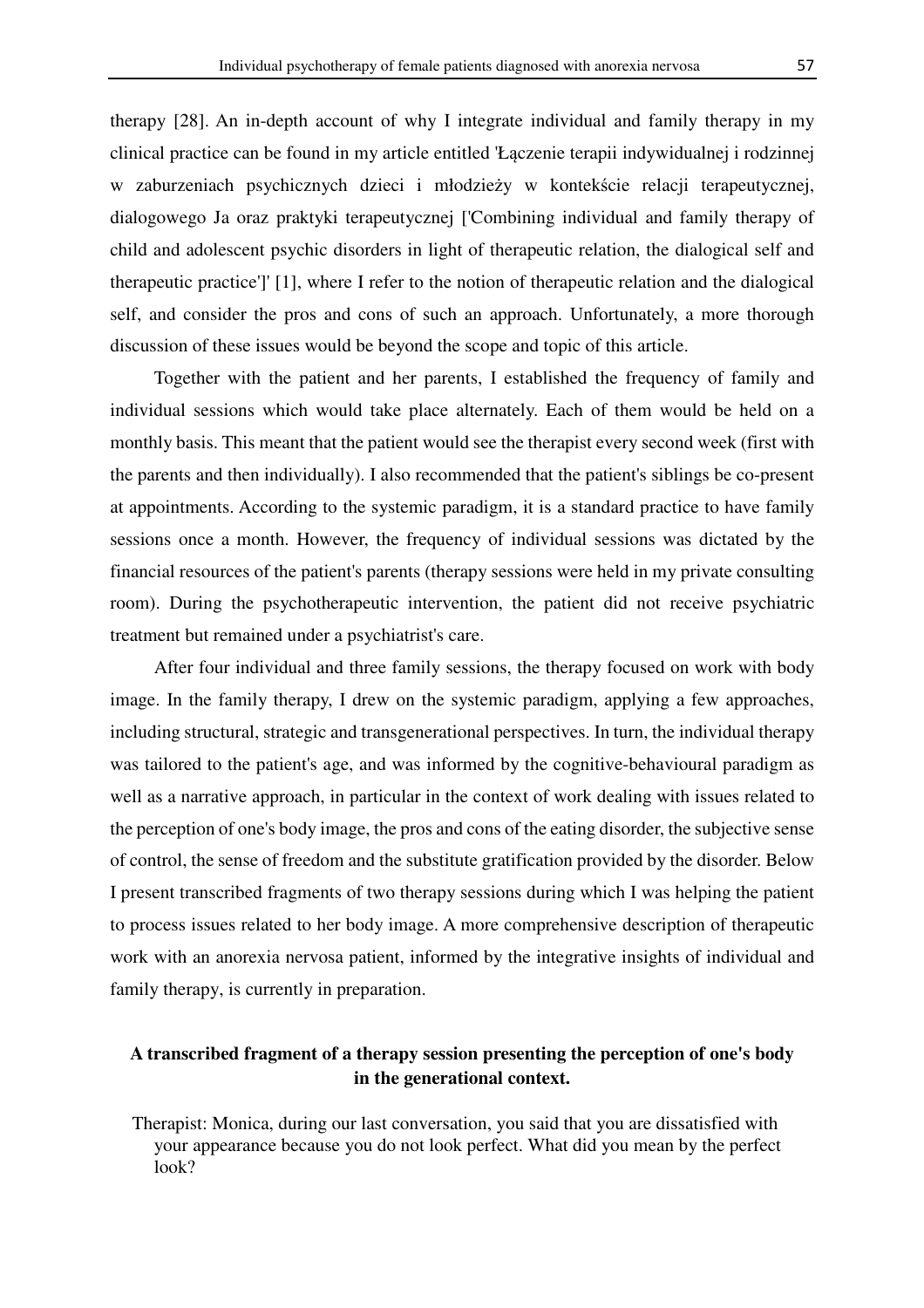Patient: Well, I meant that I do not look the way I would want to.

T.: So what would you want to look like?

- P.: I do not know, I would like to have thinner thighs, narrower hips and a smaller belly.
- T.: As regards your appearance, would you like to be similar to anybody?

P.: Well, I do not know, perhaps yes.

T: To whom?

P.: I like Anja Rubik, I would like to look like her.

T.: Is Anja Rubik similar to somebody in your family?

P.: No.

T.: And your figure, who in your family has a similar figure?

P.: I don't know maybe my mum a bit.

T.: How is your figure similar to your mum?

P.: I have hips like my mum, my mum has such wide hips too.

T.: Who else in your family has a build similar to yours?

P.: Also my grandma a bit because she has such thicker thighs.

T.: Grandma, on your mother's or father's side?

P.: On my father's side but the grandma on my mother's side has in turn a paunch.

T.: Do your grandmas and mum look like that now or perhaps have you seen their photos when they were your age?

P.: I haven't seen photos of my mum.

T.: What can you say about your mum's figure when she was your age?

P.: My mum was slim, in fact she looked nice, she would only wear funny clothes.

T.: And the grandmas, have you seen photos of them from their youth?

P.: Yes, I can remember seeing a photo of the grandma on my mum's side in the album.

T.: What figure did she have?

P.: Just right, rather slim.

T.: Could you and your parents look for photos of your grandma on the dad's side at home? Maybe, you will find other photos of your mum and her mum from their youth.

P.: Okay, I have not considered watching their photos.

T.: Monica, in this case, is it possible for you to look like Anja Rubik if you have nothing in common with her family?

P.: Well, no.

T.: And is it possible for you to be similar to your family?

P.: Yes, I am similar to my family.

T.: And what do you think about that?

P.: (on second thought) well in fact, it is logical and great because now I know why I have such a build.

T.: And you know too what you inherited from what relative.

P.: Yes.

T.: So in this case, is your desire to be similar to Anja Rubik the same, smaller or bigger now?

P.: Smaller [patient's laughter]

T.: Would you like to return to this topic after seeing photos of the grandma on your dad's side and perhaps of other relatives?

P.: Yes.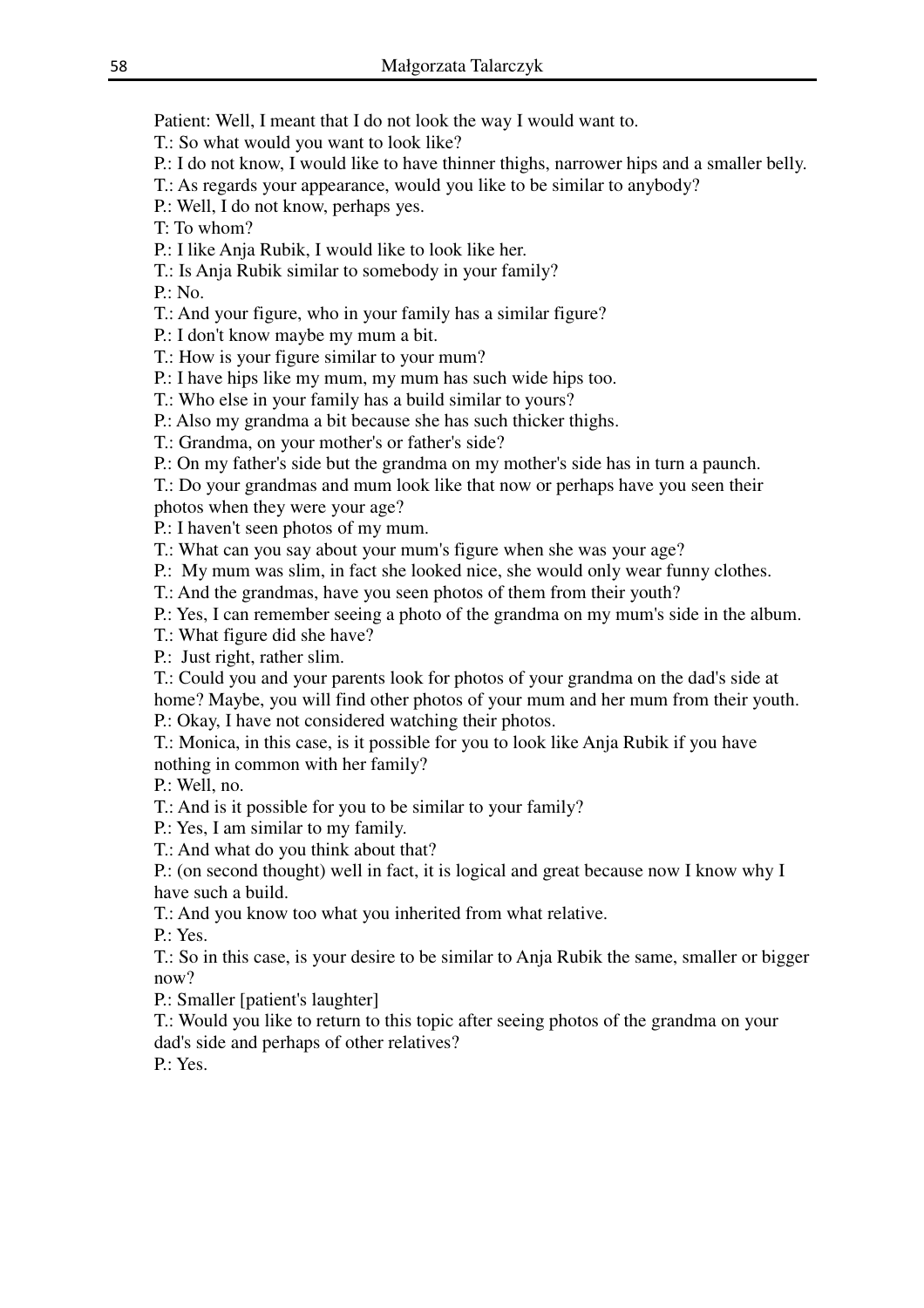# **A transcribed fragment of a therapy session presenting the displacement of negative emotions onto one's body image in the context of individual therapy.**

Therapist's question.: Your self-perception is also changing, right? Is it more often closer to what you see in photos and to what others say about your appearance? There is always such a comparison with what others say, or still sometimes not yet?

Patient.: Mhm, sometimes not.

T.: And when not?

P.: That is?

T.: Can any factors affect the fact that you do not sometimes perceive yourself adequately, that is, you see yourself too fat?

P.: No, I do not know. Simply, I do not know, maybe some silly thought.

T.: What silly thought?

P.: Well, for example, that something is protruding.

T.: What is protruding?

P.: I do not know, I sometimes think it is the stomach or something like that, but then I put these thoughts out of my mind. But I do not care because I know that in a moment I am going to think that everything is alright.

T.: Mhm. And Monica, is it possible that you sometimes see this protruding stomach when for example for some other reason you are dissatisfied with yourself? Are these things somehow related?

P.: I think so.

T.: How are they related?

P.: I do not know, maybe when I am angry at something.

T.: At what? At whom?

P.: I do not know, even when my sister irritates me.

T.: What then?

P.: I do not know, then I am angry and everything seems wrong to me, that when I look at myself, it seems to me that I have a protruding stomach.

T.: Mhm right, is it possible that when you are angry or dissatisfied, when something is not going your way, you see such a bad image of yourself in the mirror, in a sense that you see a protruding stomach. So you do not like yourself then, do you?

P.: Yes [whispering]

T.: In what sense can this be related to external circumstances, for instance related to what is going on between you and your sister? In percentage terms, how does this influence how you see yourself in the mirror?

P.: 70%?

T.: Oh, that is a lot.

P.: Well because probably when I am angry, I see myself differently.

T.: Mhm. So next time when you see a bad image of yourself in the mirror, could you reflect on who you are anger with and why?

P.: Mhm [confirming]

T: Could you then reflect on that? Could you think of what causes you to see such a bad image of yourself? Right?

P.: Yes.

T.: What do you think of such a link and of identifying such relations?

P.: [Roughly 2-min pause] When I am angry or dissatisfied with myself, I see myself differently than when I am happy and satisfied.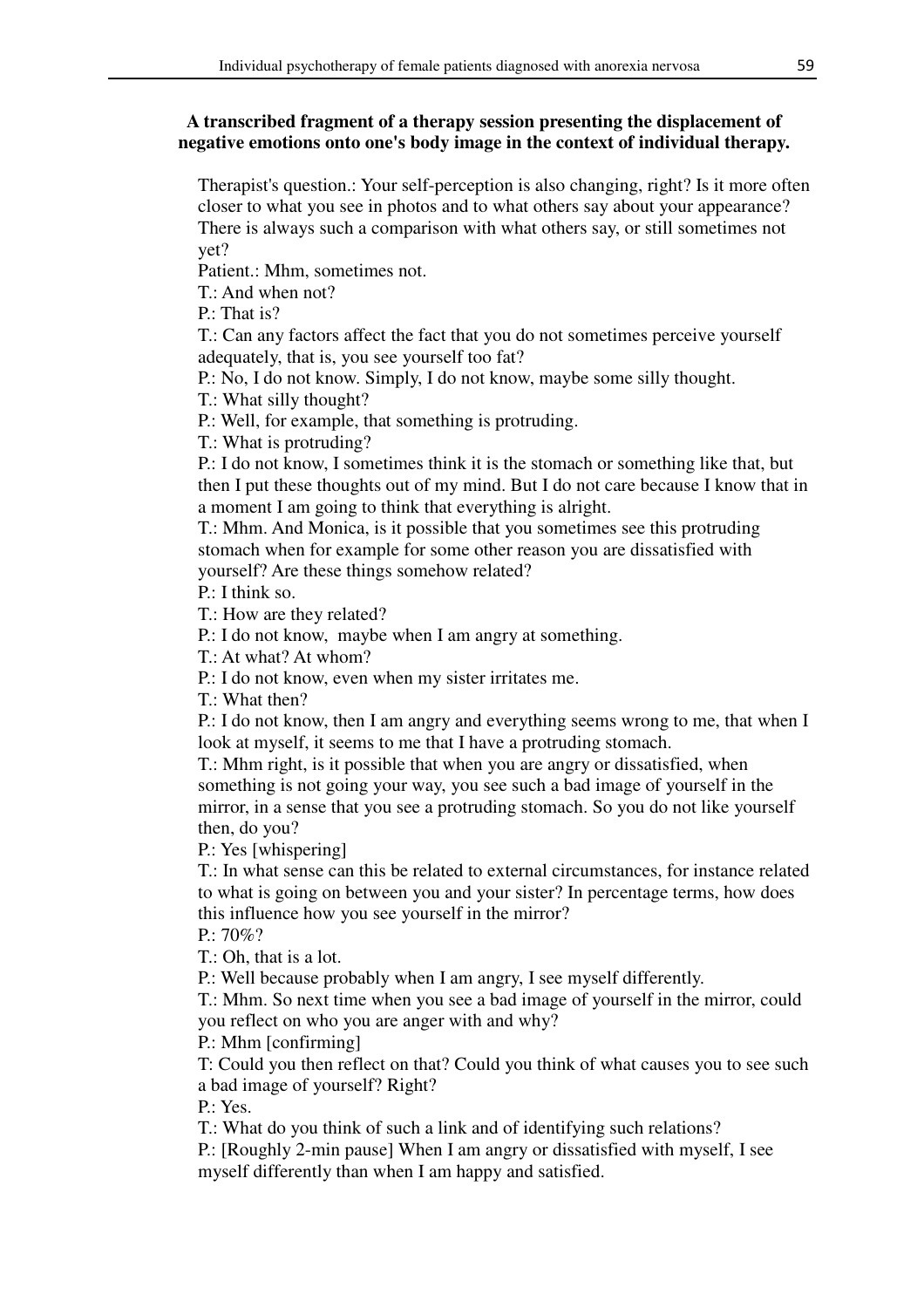T.: So when you are angry, dissatisfied, you focus this anger on yourself, right?

P.: Mhm [confirming]

T.: Mhm. And what could you do with anger? Other than see yourself badly?

P.: I do not know.

T.: Did you sometimes happen to feel anger before you fell ill?

P.: Mhm [confirming]

T.: And what did you do with anger?

P.: When I am angry, for example, with somebody, I cannot keep calm, only scream.

T.: But by 'being angry', do you mean anger? Or other emotions too, for example that you are sorry?

P.: That too.

T.: Too?

P.: When I am in a bad mood.

T.: In a bad mood, so you feel such unpleasant emotions, right?

P.: Yes.

T.: Yes, then you scream, you screamed, right? Do you also scream now?

P.: Now too, when I am dissatisfied with something, when I am unsuccessful then I pick holes, then I can direct all my anger at somebody else.

T.: Mhm. But now when you are ill and when you saw yourself fat so often, was this anger also directed outside? Or somehow to a smaller extent?

P.: No, then I wanted to be alone all the time.

T.: Could it be that the anger which you had previously expressed by shouting, that this anger was copied onto how badly you saw yourself? And then you were angry with yourself?

P.: Yes.

T.: Are you sure?

P.: Yes, then I was angry with myself that I had not succeeded in something and that it was my fault. And that I looked that way and that I should still try to lose weight.

T.: Could it be that the anger with somebody else which, as you say, had once been outwardly expressed by shouting, was now re-directed at you and at your anger with yourself, right?

P.: Yes.

T.: Mhm. And now if you are seeing yourself fat less and less often, does it mean that you are less angry or do you do something else with this anger?

P.: Then I rather shout at others.

T.: So you are returning to what you did in the past?

P.: Mhm [confirming]

T.: Is it more or less beneficial to you?

P.: Perhaps less since when I am angry, I cannot tell somebody something more, do harm.

T.: And then you are sorry for saying too much, right?

P.: Mhm [confirming]

T.: How about finding a solution which will not hurt others but which will not be against you either? Would you be interested in such a solution? P.: Yes.

T.: Yes. Because anger is a natural emotion, people get angry. It can possibly be our task to work out what to do with this anger, how to tackle it, if you are dissatisfied with how you did that. Previously, as you say, you were angry with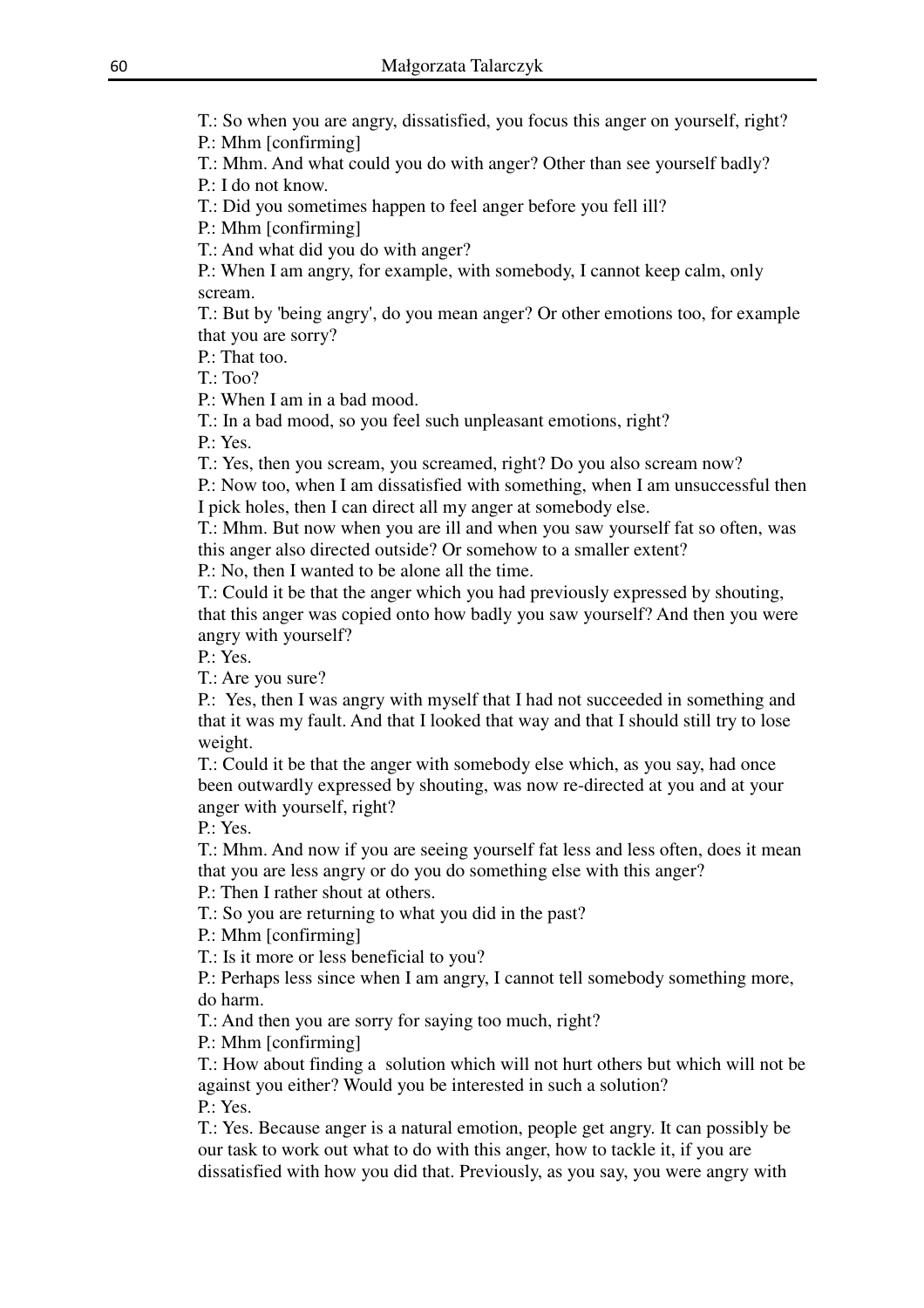others, shouted and then you entered the life stage whose integral part is defiance against others. Was your anger focused on you and the perception of that negative appearance at that time?

P.: Yes.

T.: How do you think, to what extent might your illness have been caused by anger?

P.: [2-min pause] I think a lot since I demand a lot of myself and if I saw that I was not successful at something or that I did not like something, I wanted to change that. Then it went too far somehow.

T.: But what went too far?

P.: Well because at the beginning I planned to lose a few kilos, then I started somehow push that limit and then I sort of lost myself.

T.: But you said that you often demand too much of yourself. Did that refer to food only, or other things too?

P.: Other things too.

T.: For instance, what?

P.: I do not know. School.

T.: Have you ever been dissatisfied with your school marks, with achievements?

P.: Mhm [confirming]

T.: What did you do with this dissatisfaction, with this anger?

P.: I do not know, well later I studied harder, I wanted to improve marks.

T.: But with this very feeling, with this emotion when you get a mark and feel anger, you are sad. Is that what you did? Before you fell ill.

P.: I do not know.

T.: Did you talk about that with the parents, did you cry, what did you do?

P.: [Roughly 2-min pause]. I do not know, I probably did something, I do not know, I cannot remember.

T.: Mhm, but you also said that you had tried to study harder to improve [marks], right?

P.: Mhm [confirming]

T.: Your anger might have been caused not only by school and your demands. Was it caused by something else? I might have been caused by relations with people, for example.

P.: Well, arguments with the sister or parents.

T.: But were these arguments, that is you expressed anger, right?

P.: Mhm [confirming]

T.: But when you started to slim down, when the illness started, did you stop expressing that anger, or not?

P.: At the beginning, yes, later I stopped. I only wanted to sit alone.

T.: Mhm. And then, did you start getting angry with yourself?

P.: Mhm [confirming]

T.: And now?

P.: Now it is rather like it the past, I do not get so much angry with myself but like in the past, I do not become withdrawn and do not want to be alone but I transfer this anger, I do not know, onto someone else by shouting.

T.: Mhm, in such severe anorexia, as far as I know, since your parents also said that, this anger was related mainly to food, right? Or food aversion?

P.: Mhm [confirming]

T.: Food aversion, right?

P.: Mhm [confirming]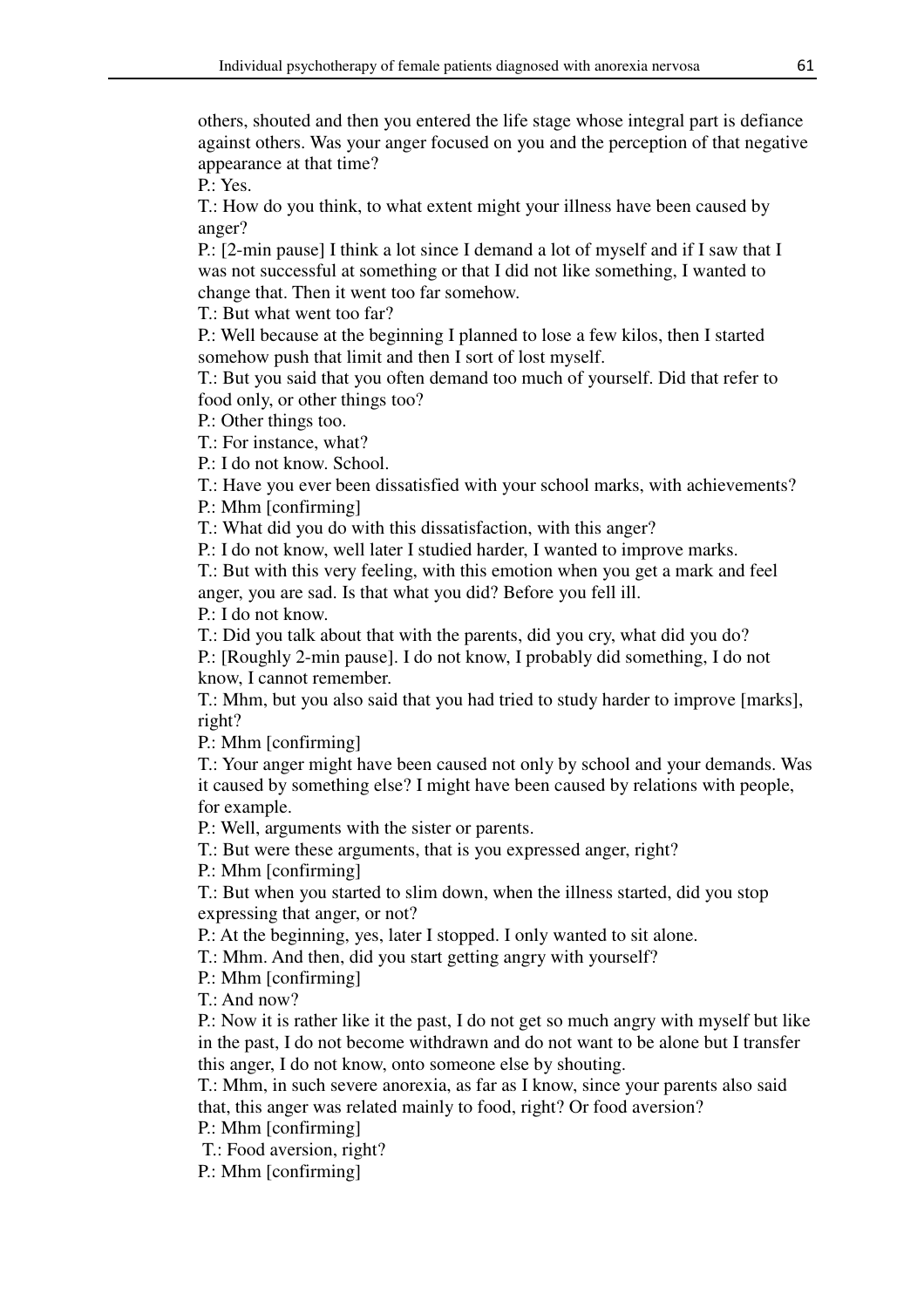T.: And your anger was focused on that?

P.: Mhm [confirming]

T.: And now, as far as I understand, you start getting angry with others, right? P.: Yes

T.: And how do your parents react to your anger?

P.: [Roughly 2-min pause]. They are sorry since I can say somehow too much. I mean, I do not watch my words, and they must be upset.

T.: What does it mean to you?

I: I feel upset too.

T.: Mmm. Would you like to find solutions to anger which everyone feels?

P.: Yes.

T.: In order not to hurt others but to still show them this anger.

P.: Yes.

T.: Mhm. And in your case, do you immediately say what you feel or do you bottle this up and then explode?

P.: No, I rather say immediately.

T.: Immediately. Mhm [confirming]. And now do you get angry about relations with people or your stomach, which is too big?

P.: No, about relations with people.

T.: Aha, so your emotions are again focused on interpersonal relations, the outer world, right?

P.: Yes.

T.: Do you think, can this also influence how you see yourself in the mirror? P.: That I am more in touch with people, right?

T.: As we said earlier, perhaps that you were so angry with yourself about this belly which you saw was related to the anger caused by something else? So, you

were angry, for example, with someone or yourself about something and punished yourself for this big belly.

P.: Well, it was once so.

# **Conclusions**

Offering therapy to female adolescents diagnosed with psychic anorexia, I usually recommend two forms of therapy: individual and family. In the former, I focus on various aspects, including predisposing factors which trigger and sustain the eating disorder. One of them is body image distortion which, depending on its severity, is the focus of one or two sessions. I introduce the topic of working with a patient's body image after making a therapeutic alliance and establishing a good rapport with her, which, in the case of anorexia patients, does not happen at the beginning of the therapeutic process. My work on body image in particular concentrates on two issues: the influence of emotions on one's body image and the role of hereditary factors determining one's build. By focusing on the influence of intrapsychic and interpersonal emotions, I draw on the cognitive model of body image and the feedback relation between emotions and the cognitive representation of one's physical appearance. As clinical experience shows, the negative representation of patients' appearance evokes in them a low mood. In turn, a negative emotional stance projected on the body aggravates the unsatisfactory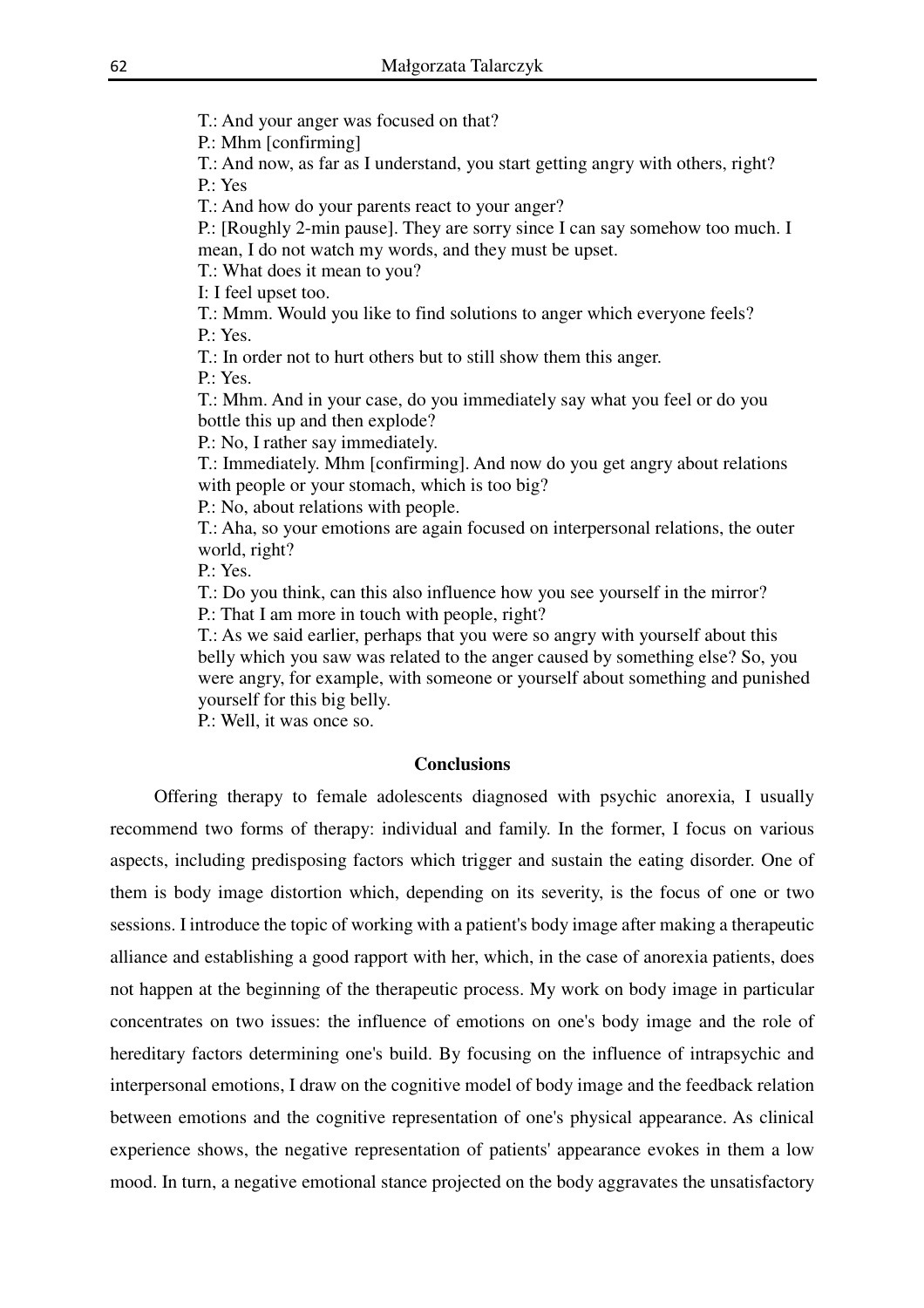schema of body image and further reinforces negative emotional reactions. In my opinion, it is of crucial importance for therapists to recognize and identify the impact of emotions on body image perception. They can then alter patients' body image-related assessment, beliefs and thoughts.

The second important aspect of working with one's body image is to make the patient realize her own body proportions and body size. This becomes possible by referring to transgenerational 'messages' in the therapeutic process. From a biological standpoint, this means genetic similarity in body shape and size between patients and their relatives. Not only does the recommended transgenerational perspective on the body helps the former discern but also accept their own bodies, and hence helps them stop the pursuit of the so-called 'perfect' body. For a couple of years, I have been applying the methods presented above in my clinical practice with patients diagnosed with psychic anorexia. I have been observing their curiosity and positive attitude to the topics initiated by me, as well as a positive outcome of these therapeutic techniques on their self-concept as observed in the gradual acceptance of their body shape and body size.

#### **References**

- 1. Talarczyk M. Łączenie terapii indywidualnej i rodzinnej w zaburzeniach psychicznych dzieci i młodzieży w kontekście relacji terapeutycznej, dialogowego Ja oraz praktyki terapeutycznej. Psychoter. 2015; 4(175): 65–76.
- 2. Klasyfikacja zaburzeń psychicznych i zaburzeń zachowania ICD-10. Kraków-Warszawa: Uniwersyteckie Wydawnictwo Medyczne "Vesalius" Instytut Psychiatrii i Neurologii; 2000.
- 3. Rajewski A. Zaburzenia odżywiania. In: Namysłowska I, ed. Psychiatria dzieci i młodzieży. Warszawa: Wydawnictwo Lekarskie PZWL; 2012.
- 4. Talarczyk M, Nowakowska I. Praca skoncentrowana na ciele, jako jedna z metod terapii pacjentek z rozpoznaniem jadłowstrętu psychicznego – doświadczenia kliniczne. Psychoter. 2013; 1(164): 43–54.
- 5. Brytek-Matera A, Rybicka-Klimczyk A. Wizerunek ciała w anoreksji i bulimii psychicznej. Warszawa: Wydawnictwo Difin; 2009.
- 6. Cash TF. Cognitive behavioural perspectives on body image. In: Cash TF, Pruzinsky T, eds. Body image. A handbook of theory, research, and clinical practice. New York, London: The Guilford Press; 2004.
- 7. Rabe-Jabłońska J, Dunajska A. Poglądy na temat zniekształconego obrazu ciała dla powstawania i przebiegu zaburzeń odżywiania. Psychiatr. Pol. 1997; 6: 723–738.
- 8. Rabe-Jabłońska J. Związki między dysmorfofobią i zaburzeniami odżywiania się. Psychiatr. Pol. 1998; 32; 2: 155–164.
- 9. Pytlińska N. Biologiczne i psychospołeczne czynniki związane z przebiegiem anoreksji u dziewcząt. Doctoral dissertation, UM Poznań; 2010.
- 10. Ciesielski R. Zaburzenia treści myślenia a obraz ciała w jadłowstręcie psychicznym. Doctoral dissertation, AM Poznań; 2005.
- 11. Rajewski A. Zaburzenia odżywiania. In: Namysłowska I, ed. Psychiatria dzieci i młodzieży. Warszawa: Wydawnictwo Lekarskie PZWL; 2004.
- 12. Steinglass JE, Eisen JL, Attita E, Mayer, Walsh BT. Is anorexia nervosa a delusional disorder? An assessment of eating beliefs in anorexia nervosa. J. Psychiatr. Pract. 2007; 13: 65–71.